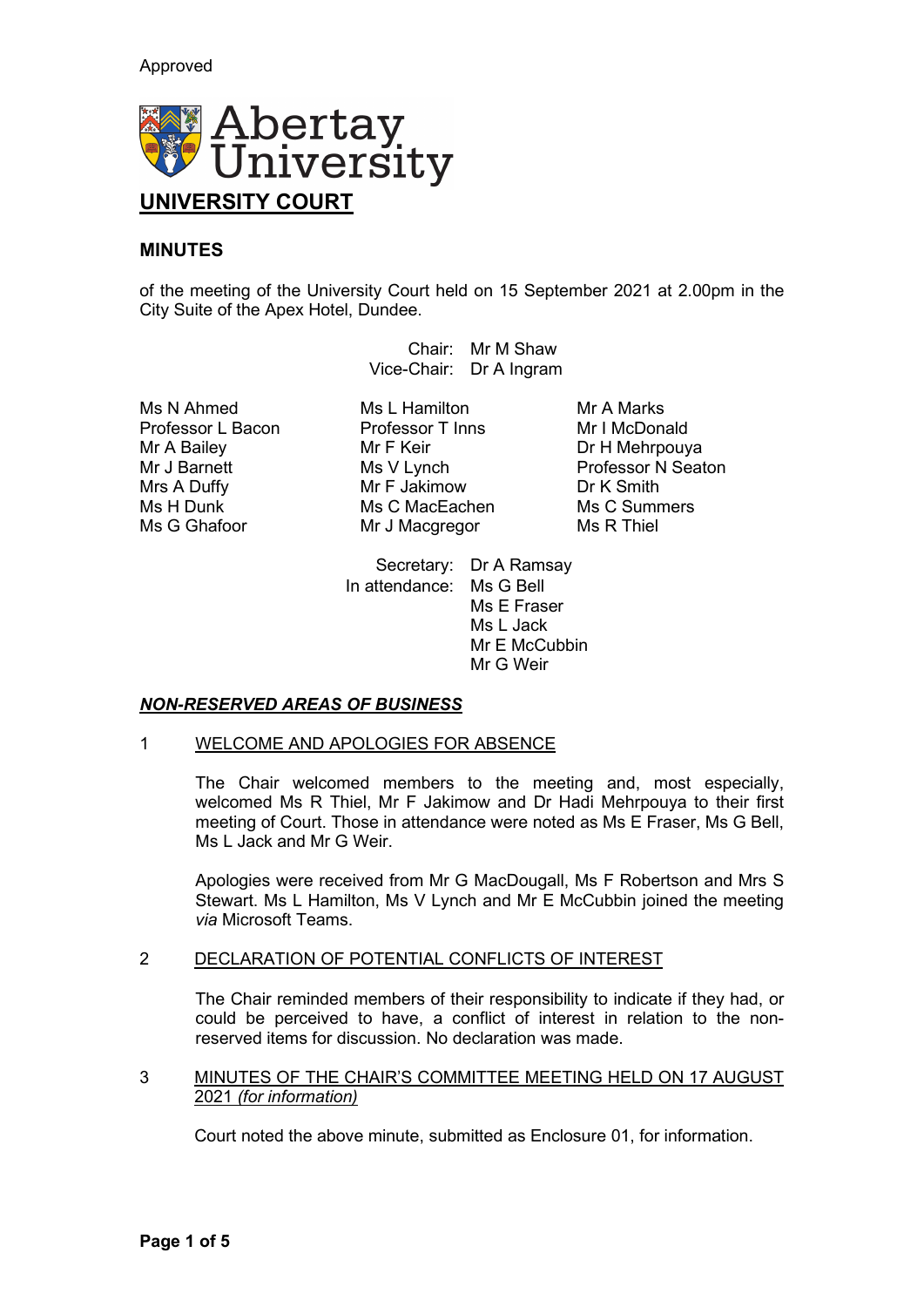### 4 MINUTES OF THE MEETING OF COURT HELD ON 23 JUNE 2021: UNRESERVED

CT/0921/02

Court received and considered the above minutes, submitted as Enclosure 02 and approved them as an accurate record.

#### 5 MATTERS ARISING FROM THESE MINUTES

Oral report

# 5.1 Performance Management

(paragraph 97 refers)

The Head of Governance advised members that a meeting had been held with those Court members who had expressed their interest in discussing performance management within the University.

### 5.2 Review of the Effectiveness of Court

(paragraph 100.2 refers) The Head of Governance advised members that the Governance & Nominations Committee had agreed the format for the quinquennial review of the effectiveness of Court, which would take place during 2021/2022.

Thereafter, there were no further matters arising that were not already on the agenda.

## 6 COVID-19: UPDATE ON UNIVERSITY OPERATIONS DURING THE **PANDEMIC**

#### CT/0921/03

The Principal introduced the above report, intended to provide Court with an overview of the impact of the coronavirus pandemic on the University's staff and actions taken to support staff. Professor Seaton noted that, since the last meeting of Court in June, the University had carried out extensive planning for the new academic session and a number of scenarios for the delivery of academic programmes in Term 1 had been developed. In total, five scenarios had been established, all involving blended learning or, should restrictions be re-introduced, fully online learning. This scenario-planning had created a significantly-increased workload for timetabling staff and Professor Seaton commended the work of colleagues in Student and Academic Services.

Court was advised that Management had chosen to implement the scenario in which students would be on-campus one day per week, with room occupancy corresponding to a one-metre physical distance between individuals. Members noted that this would require additional teaching but at a level far lower that when the scheduling of classes was based on two-metre separation. Contingency plans were in place to move between different modes of teaching, and to change health & safety measures rapidly should Scottish Government guidance or the University's own risk assessments require it. Professor Seaton advised Court that, despite Universities Scotland lobbying the Scottish Government to conduct their business under normal health & safety regulations and frameworks, no relaxation had been forthcoming for the HE sector. The Chair further advised members that the Scottish Committee of University Chairs would continue to press the Minister for Higher Education and Further Education, Youth Employment and Training at its next meeting in October.

In discussion, Court questioned to what extent the global pandemic had affected recruitment, attainment and progression and were advised that progression had not been noticeably different from previous years. Changes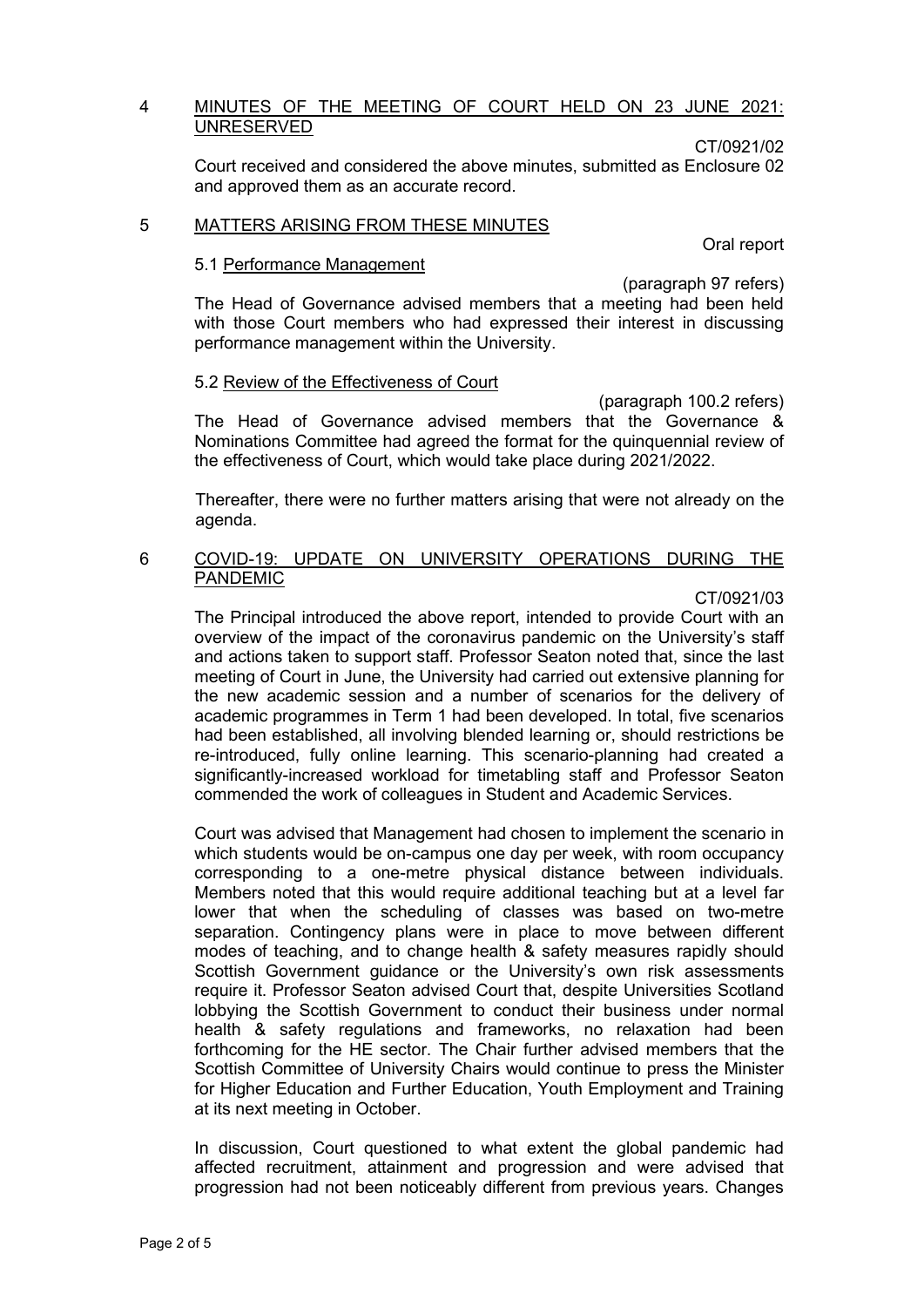to assessment arrangements had seen only a minor increase in the number of students achieving good degree classifications, which suggested that management had struck the right balance in the flexibility of its academic regulations and assessment practices.

When asked how the previous year has affected the student experience, the SA President advised members that students had acknowledged that the University had done the best they possibly could in exceptional circumstances. The lack of social interaction and access to the library had been difficult and some students had experienced issues working from home, whether because of IT equipment or caring responsibilities and the use of counselling services by students had increased. Ms Thiel noted that it would be beneficial to ensure that all recommended reading be made available online. One staff member of Court advised members that library staff had been extremely helpful in identifying online texts and that staff were in the process of reviewing their required reading lists. Noting that staff were keen to alleviate student anxieties and make them feel comfortable on campus, members were advised that students were enjoying more face-to-face activities that in previous years.

Thereafter, Court noted the report and commended the staff and management of the University.

### 7 NATIONAL STUDENT SURVEY 2021

CT/0921/04

The Deputy Principal introduced the above paper, intended to provide Court with a high-level summary of the University's performance in the 2021 National Student Survey (NSS) and actions taken to date. Professor Bacon reminded members that, within the NSS there were scores for a range of areas and that a far more detailed analysis would be provided to Court's meeting in November. In terms of the overall satisfaction scores, which are typically used in external rankings, the University continued to compare favourably with the sector for overall satisfaction, although its ranking had dipped.

Court noted that the coronavirus crisis had impacted the student experience and that the University would learn from this, both to continue the delivery of programmes under pandemic conditions and to contribute to the continuous improvement of the student experience. A noticeable decline in the overall satisfaction score for the School of Design and Informatics was being investigated.

In discussion, members considered how best the University could capture student feedback in order to make in-year improvements, through the use of pulse surveys and more discursive methods. It was noted that students required to have completed the majority of the course content before being in a position to provide an informed opinion, which necessarily required them to be undertaken around week 10. The timing of these surveys had the advantage of permitting staff to make appropriate adjustments to the assessments, where issues had been identified.

Thereafter, Court noted the report and looked forward to receiving a more detailed analysis at its next meeting.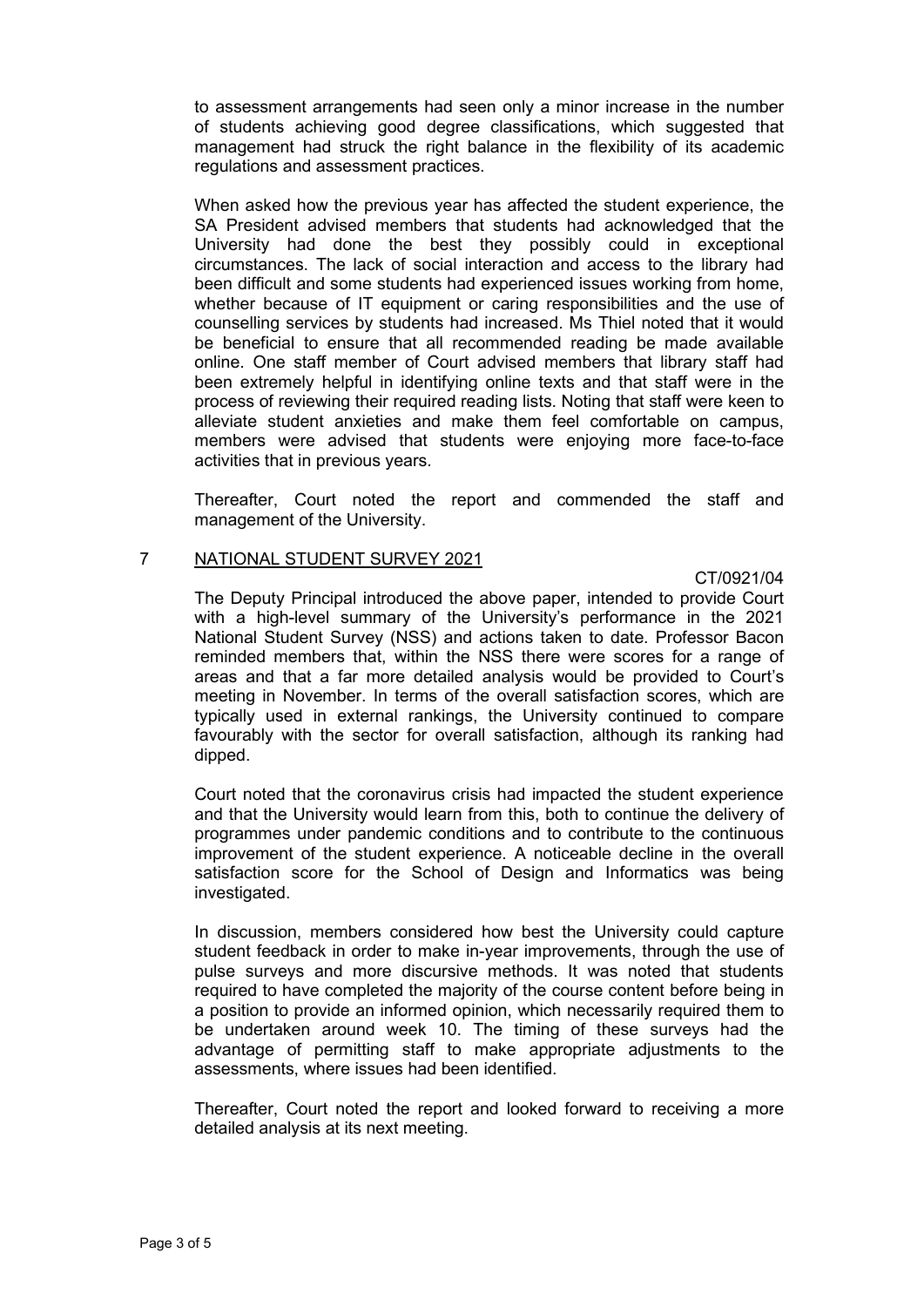#### 8 STUDENTS' ASSOCIATION REPORT TO COURT

### CT/0921/05

The President of the Abertay Students' Association (SA) introduced the above paper, intended to apprise Court of activities undertaken by the SA over the summer months. Ms Thiel noted that the first three months of her tenure had been challenging but that members of the Executive had been supportive. Both Ms Thiel and Mr Jakimow, the Vice-President, had enrolled on the Graduate Careers Professional Development Course at Dundee University, which they found to be both interesting and stimulating.

Reflecting on the activities of Freshers' Week, which was underway at the time of the Court Conference, Ms Thiel noted that it had been difficult to secure suitable rooms for events. The Chair requested that the Principal conduct a review of the issues involved.

Members expressed interest in the format of the report, which provided an update to Court on progress made towards achieving manifesto aims and commended the SA Executive Officers' desire to be held accountable by the student body for their actions.

Thereafter, Court thanked Ms Thiel and noted the report.

### 9 ACADEMIC MATTERS REPORT

CT/0921/06

The Deputy Principal introduced the above report on current academic business for information which also included a summary of current academic business. Professor Bacon advised members that the institution was beginning to experience the impact of Covid-19 on research and income generation but that every effort would be made to recover its position.

In discussion, Court encouraged management to publicise the successes of academic colleagues as widely as possible and to give consideration to matching achievements to the University's strategic aims. Members, in particular welcomed in the appointment of Student Success Officers further to a successful bid to the Northwood Trust. It was noted that Court could expect a significant report on retention to its next meeting in November 2021.

Thereafter, Court noted the report and congratulated Professor Bacon on being made a National Teaching Fellow by AdvanceHE.

## 10 ANY OTHER BUSINESS

The Chair invited members to give their opinions on attending future meetings of Court and its committees, noting that the fact the Conference had been held in person was not to be taken as an indication that all meetings should be held in person. Members noted the value of occasional in-person meetings whilst seeking to maintain the health and safety of University staff and Court members themselves. It was agreed that the next meeting of Court would be held on campus and in person but that all other committee meetings would be held *via* Microsoft Teams.

Thereafter, no other business was declared.

The Chair thanked members for their contributions and invited those in attendance to depart.